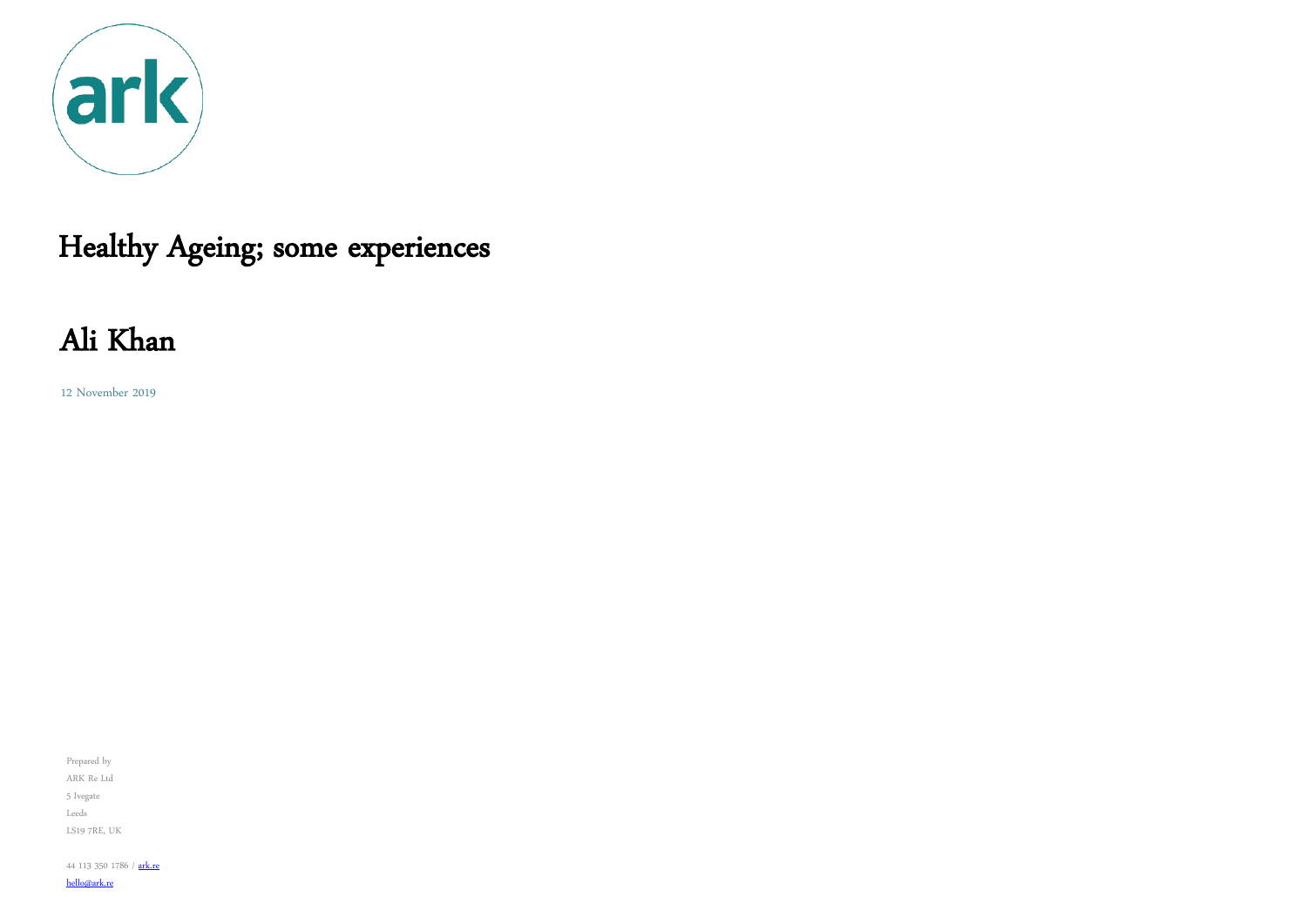## 10,000 US birthdays today



Demographics

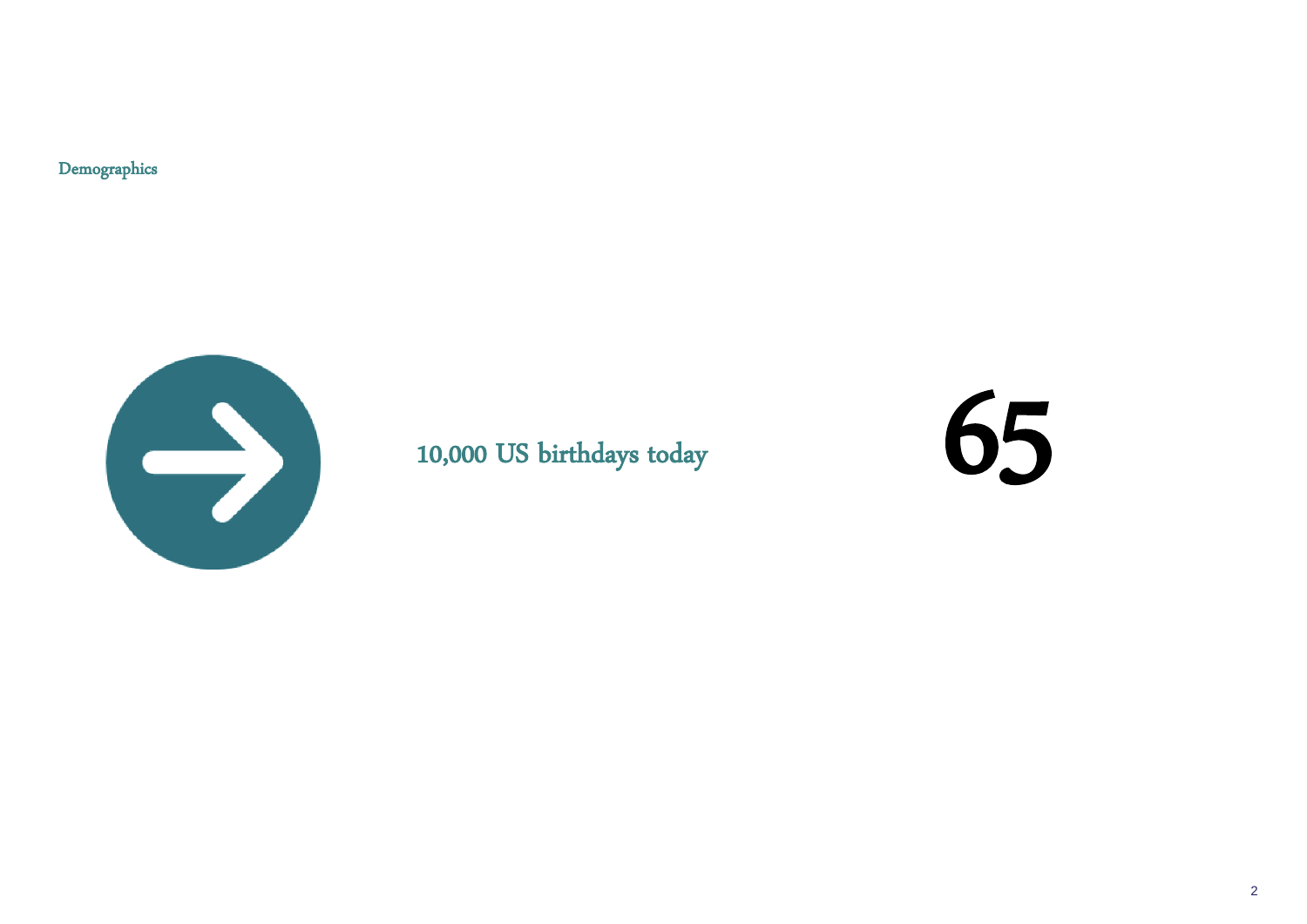Demographics



### 1 in 5 Americans in 2030

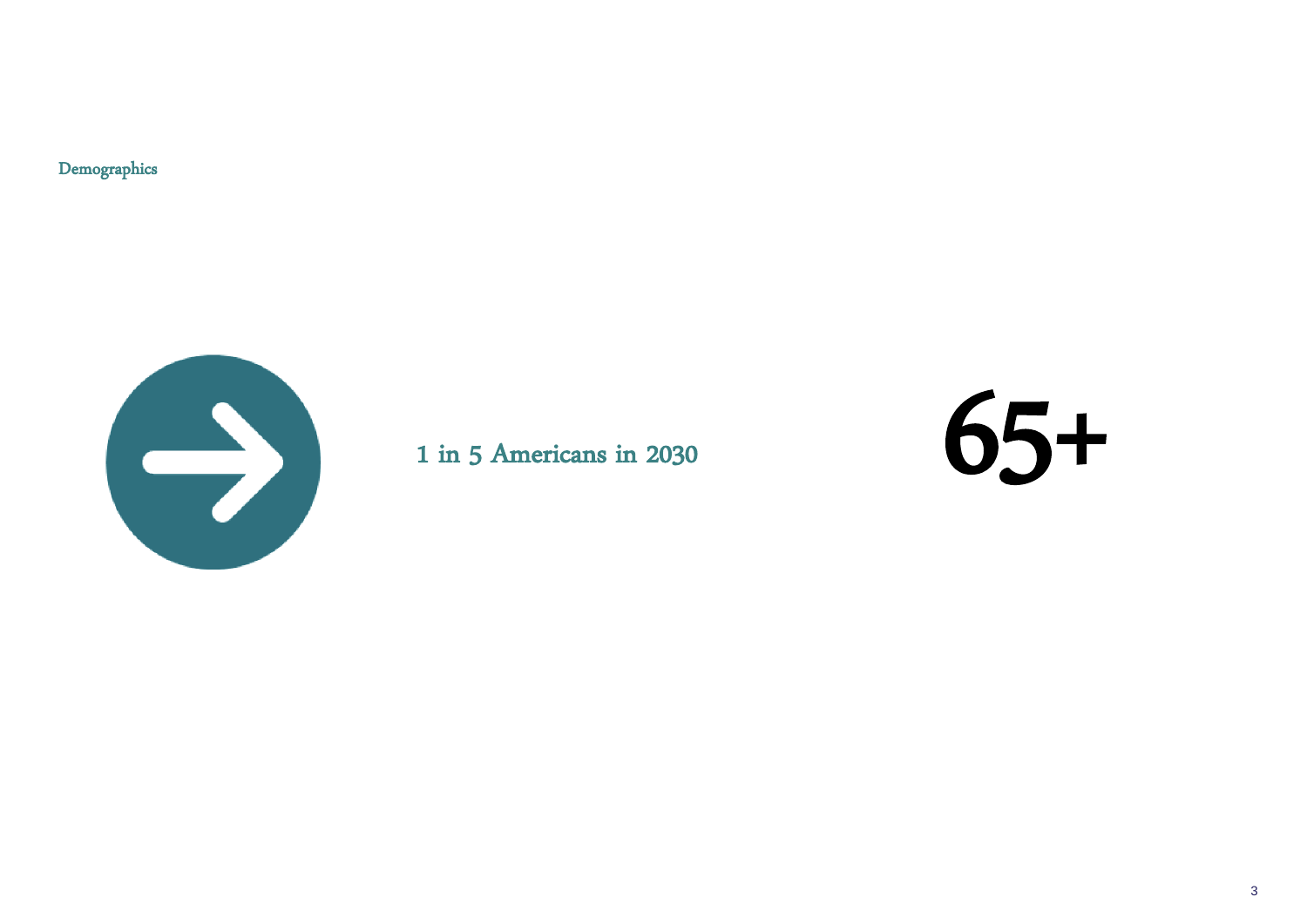Demographics



**By 2035** 



 $-18$ 

 $\overline{4}$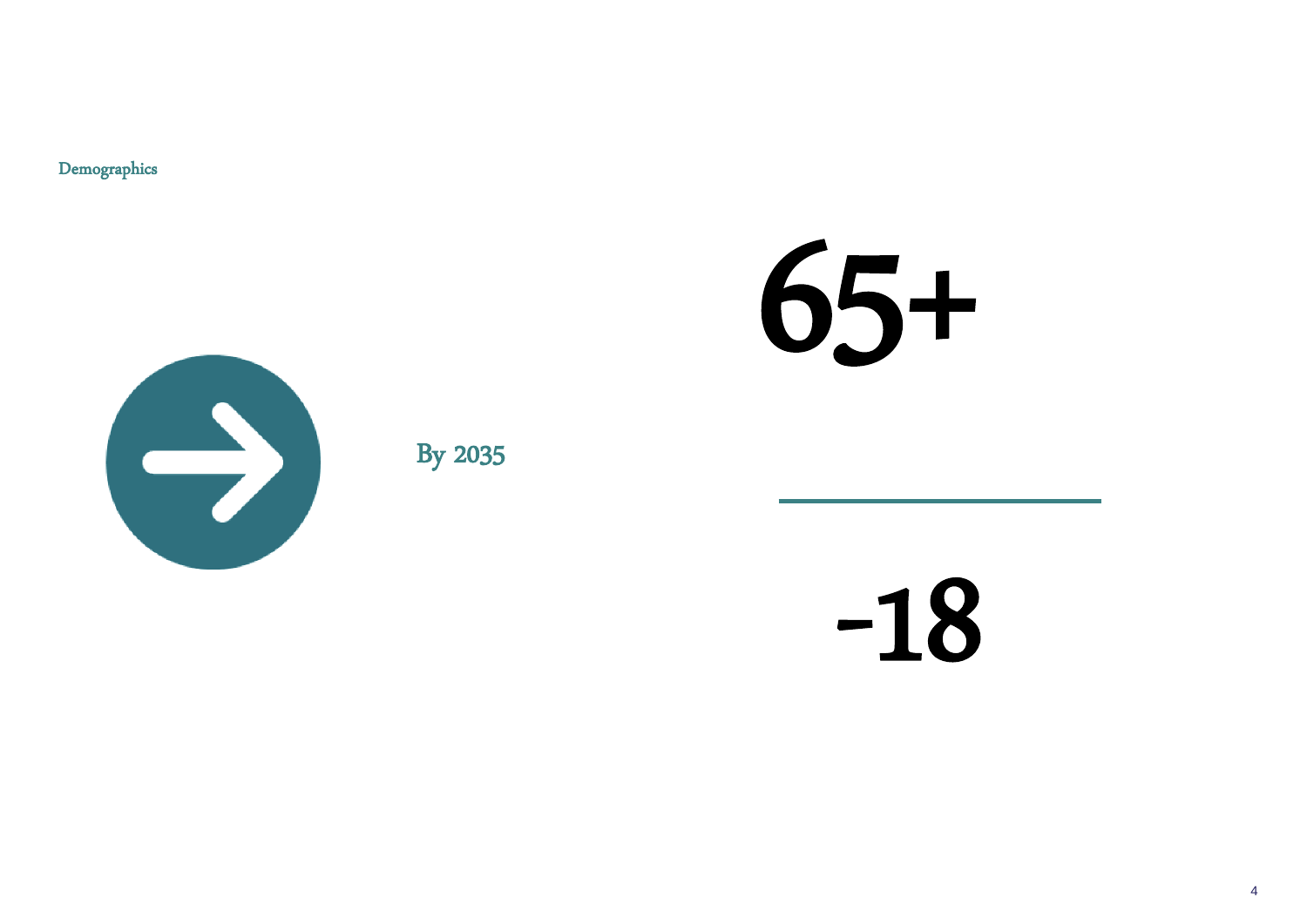Demographics



## Global 2050, those aged 60+

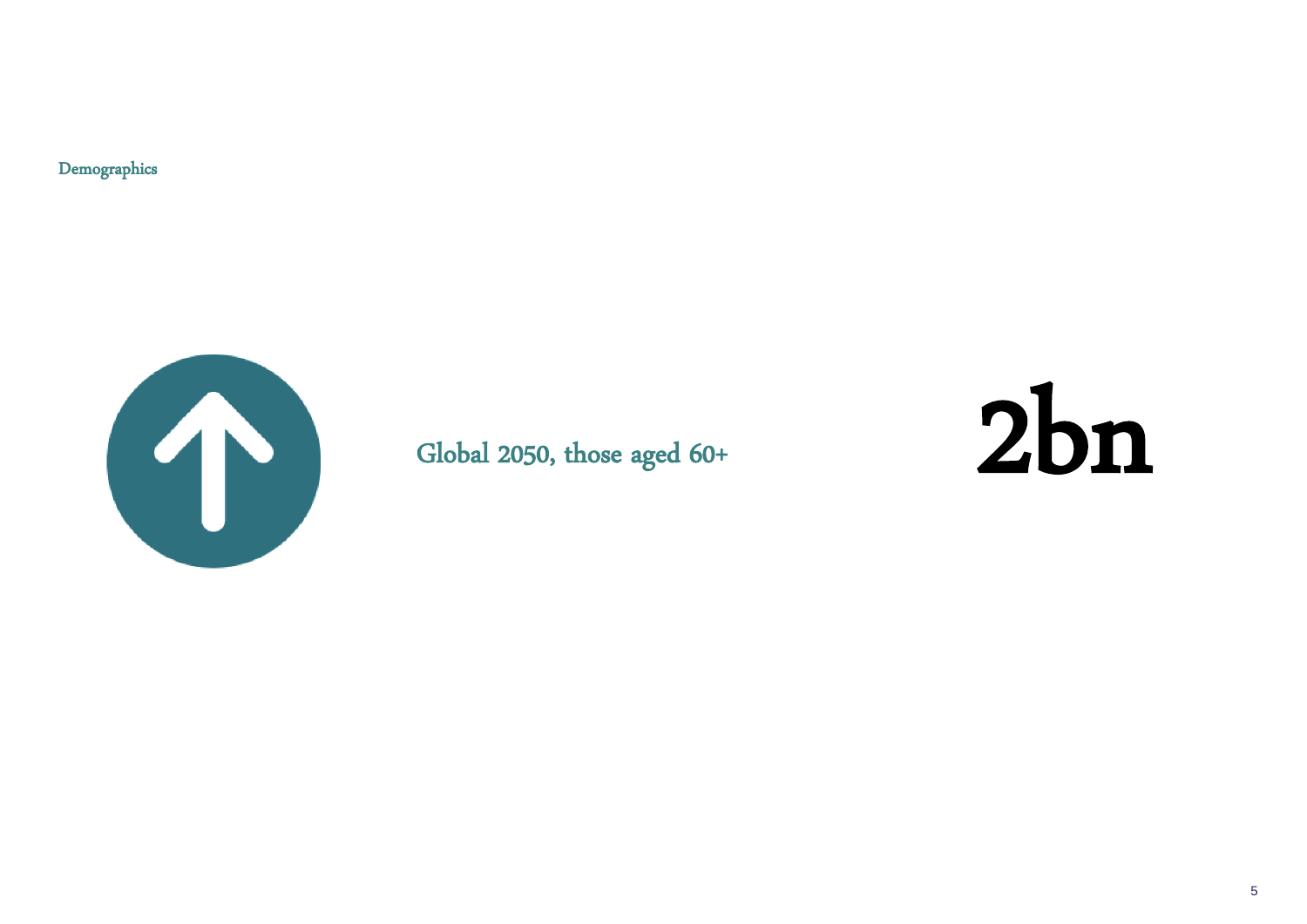1900's

<sup>1</sup>/500

Demographics



# <sup>1</sup>/80

# Live to 100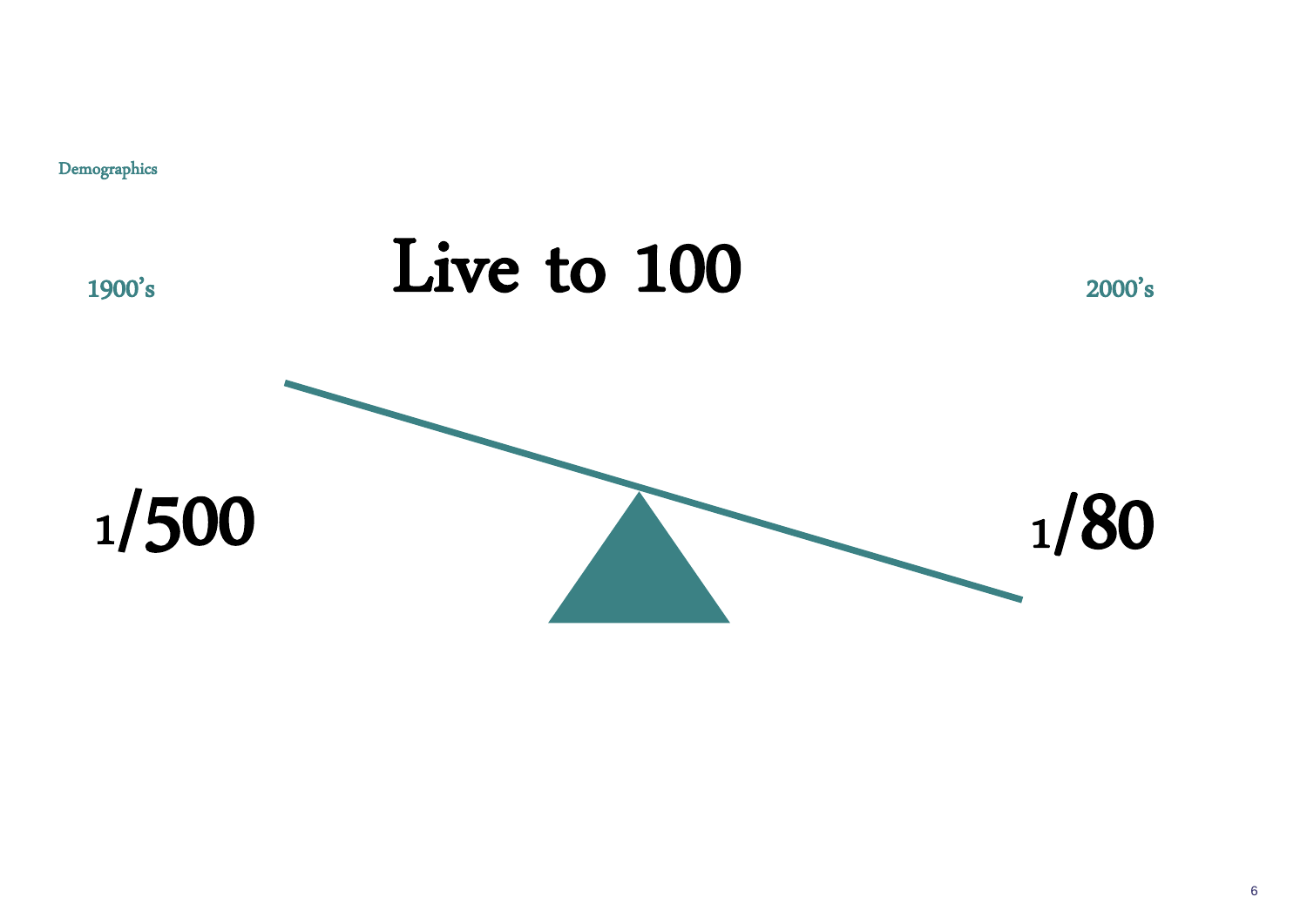#### Theories of ageing

7

Finite Heart Beat Theory

Metchnikoff (1904) – bacterial toxins in gut

Surgical implantation of animal testicles from goats/pigs (1920)

Rate of Living Theory (LEP)

Telomeres

Oxidative Damage

Accumulated DNA Damage (XX vs XY)

Antagonistic Pleiotropy (i.e. testosterone)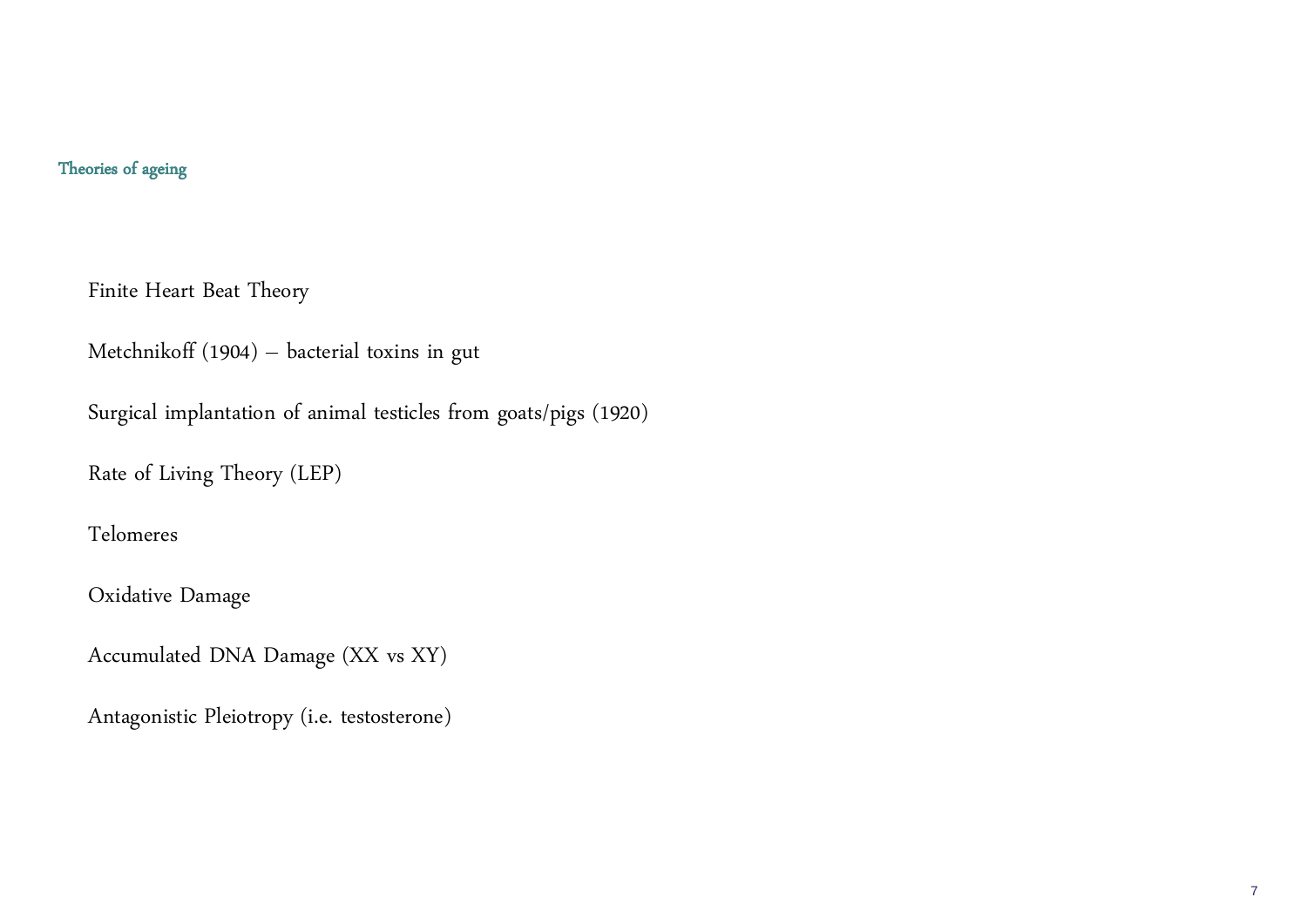"Successful Ageing is defined as the ability to maintain low risk of disease or disability, high mental & physical function, and active engagement with life."

MacArthur Foundation Study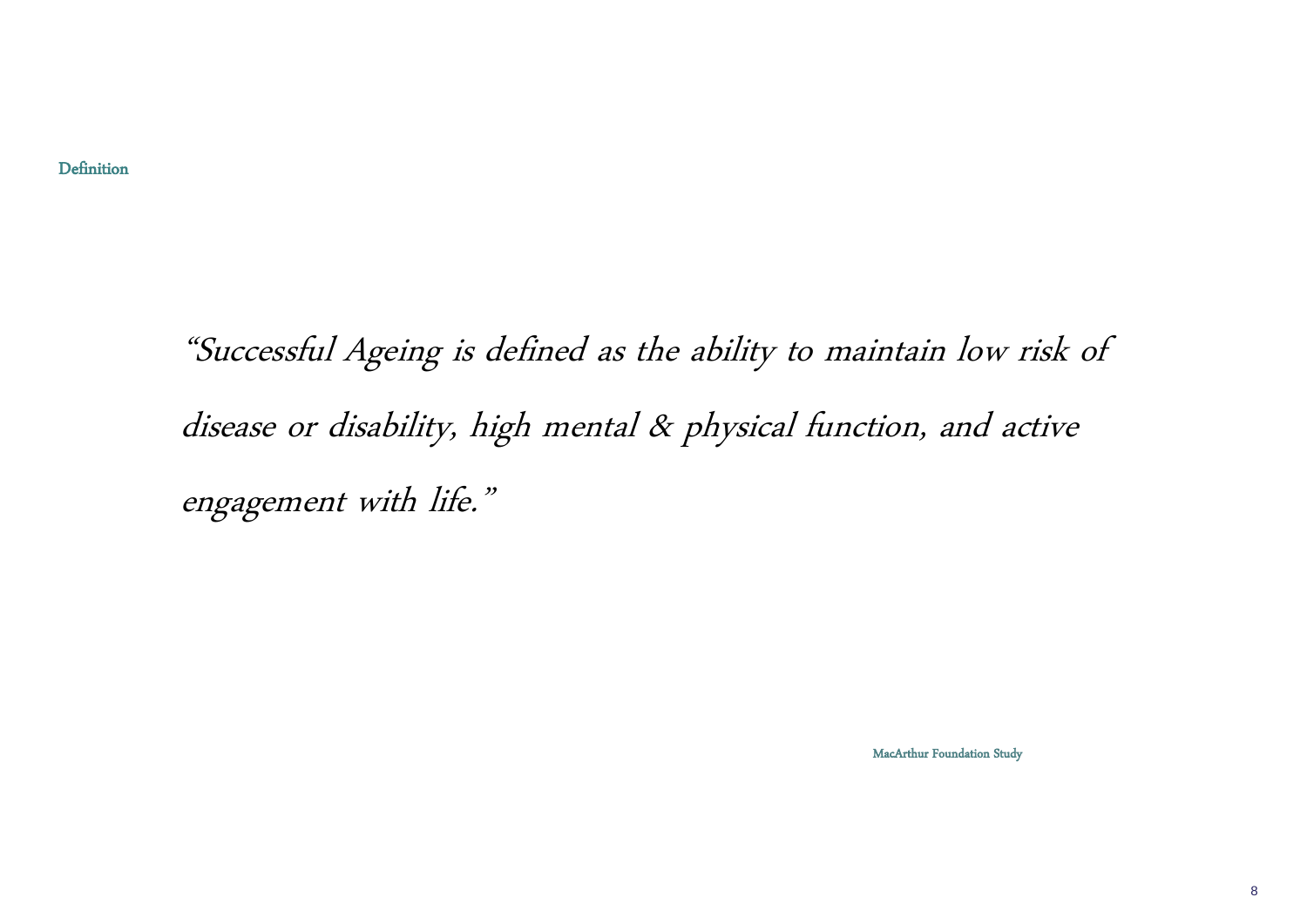Start now



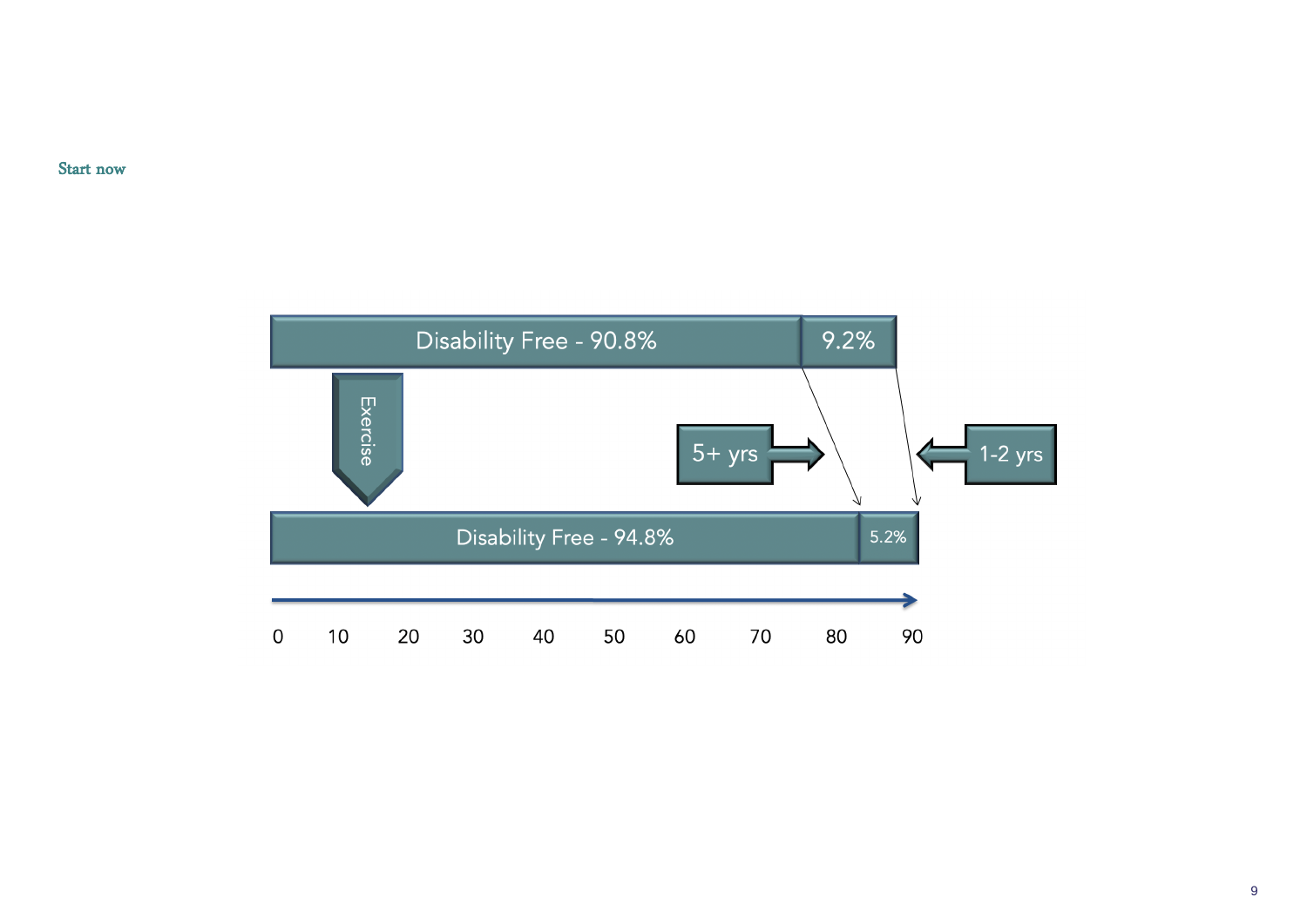Ageing healthily

**Mortality** Your current health age in years 76 43

## Potential years spent in optimal



health



**Morbidity** 

67

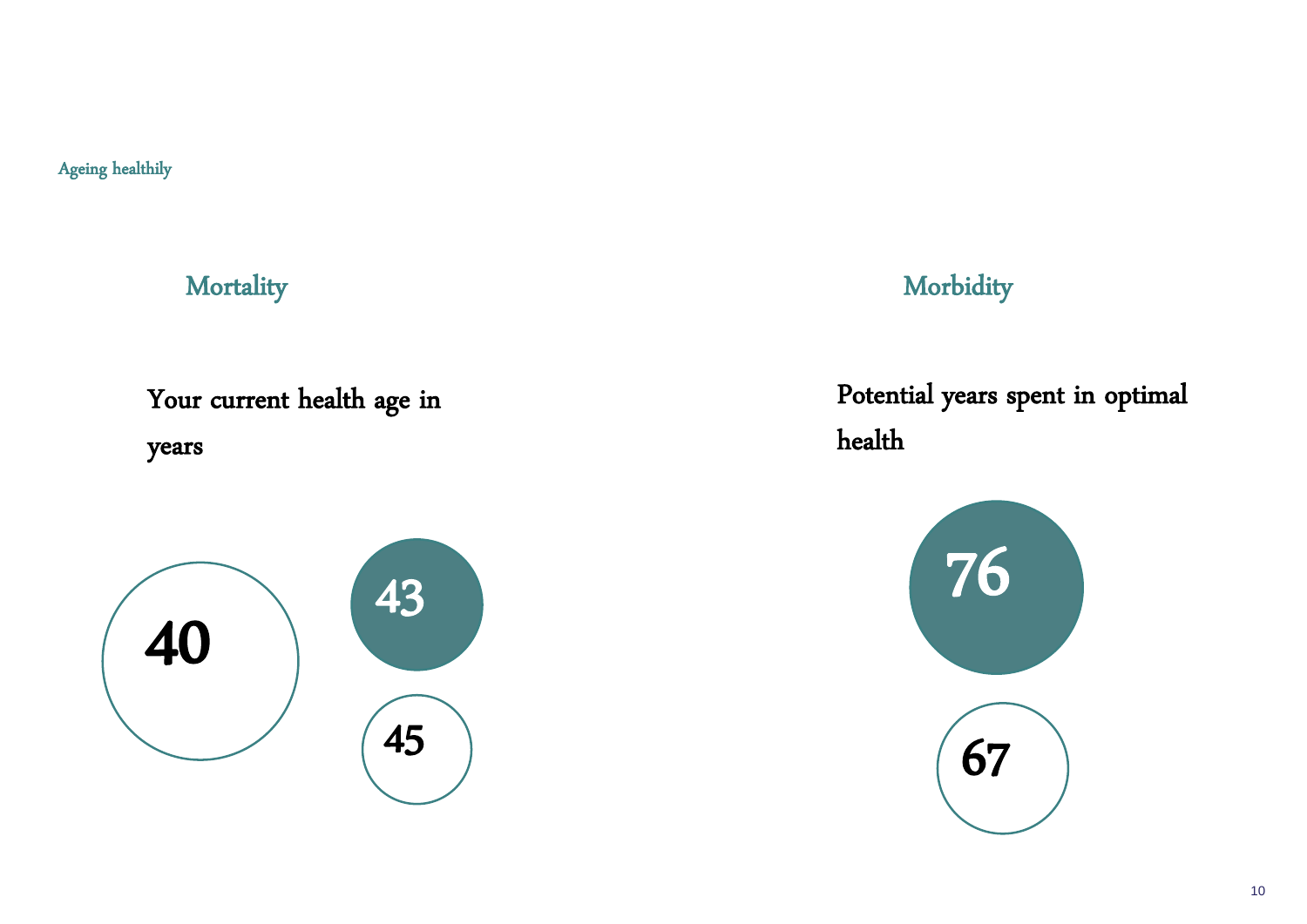Extrapolating fitness data

Healthy minute and a controller controller and the Diabetes minute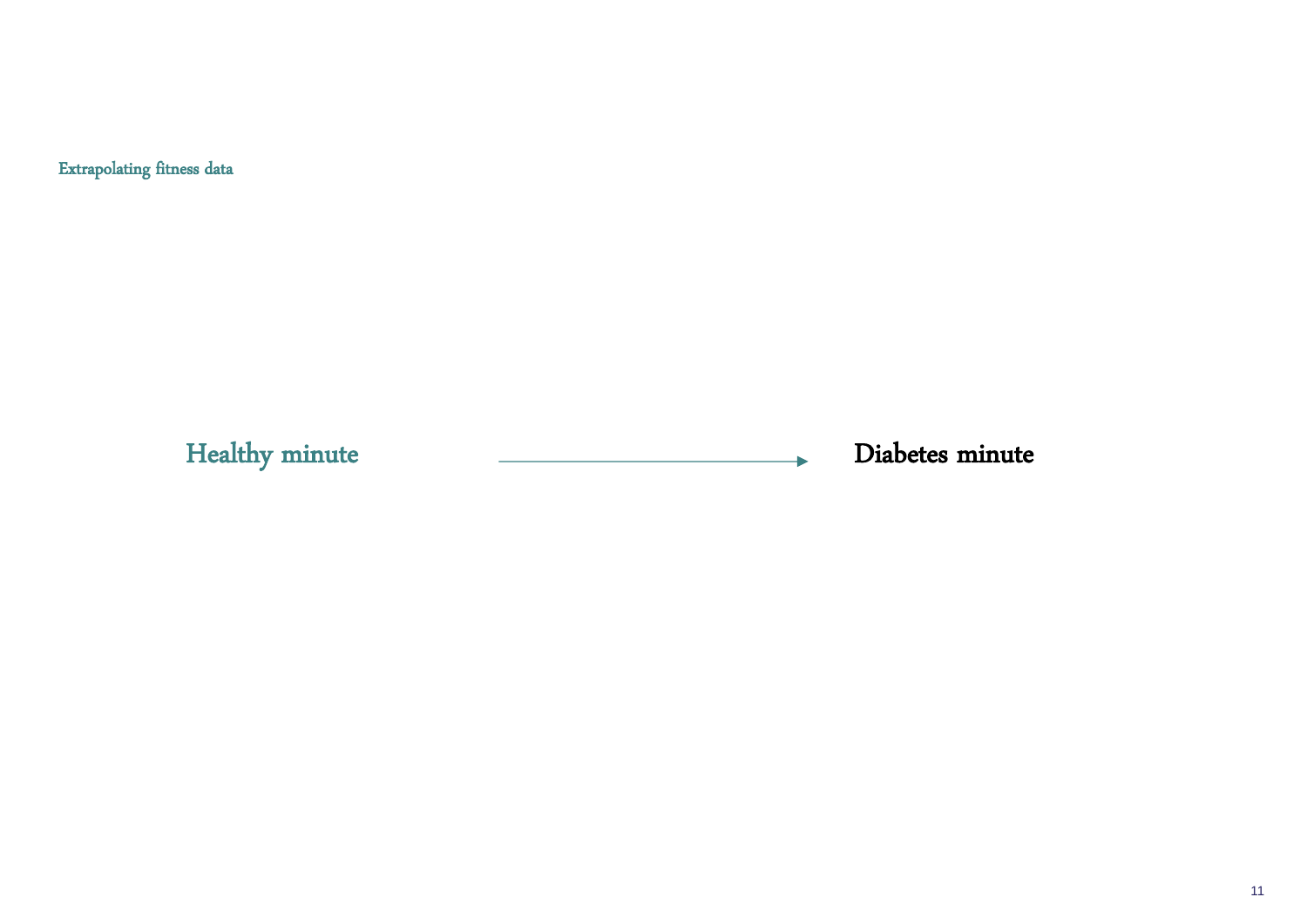

The path to AI

# **DESCRIPTIVE**

# **PREDICTIVE**

# **PRESCRIPTIVE**

**COGNITIVE**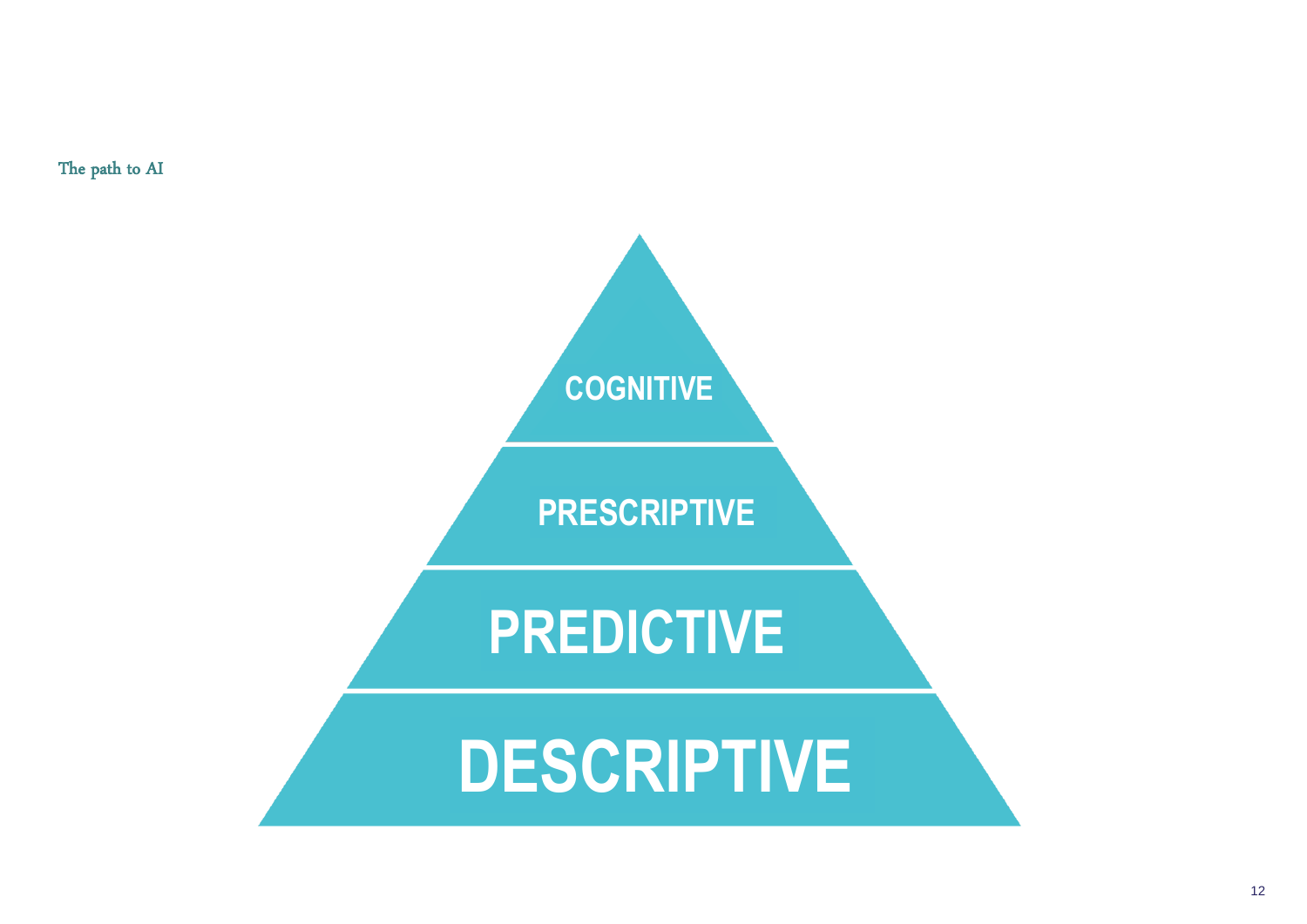| Soft science  |                   | Hard science |
|---------------|-------------------|--------------|
|               |                   |              |
| Sleep         |                   |              |
| Smoking       |                   |              |
| Nutrition     | Algorithms        | <b>Actio</b> |
| Mindset       |                   |              |
| Alcohol       | Choices / options | Impa         |
| Exercise      |                   |              |
| Relationships |                   |              |
| more          |                   |              |

#### Understanding the building blocks

## Actions

# Impacts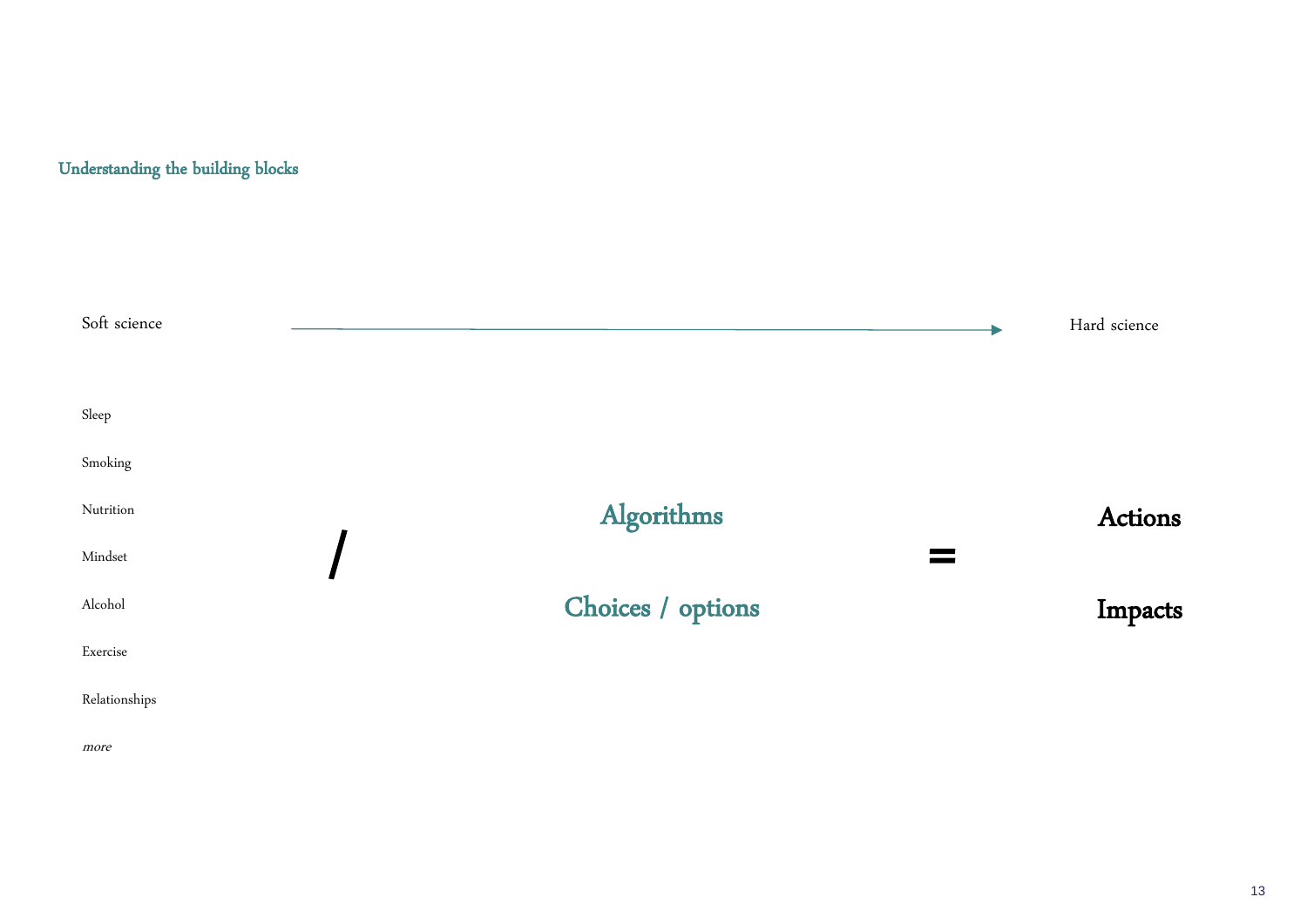The next frontier

# Behaviour Lifestyle Environment

# AI / machine learning

Quantification Measurability Change

Models Science Research of the Science Science Science Science Science Science Science Science Science Science